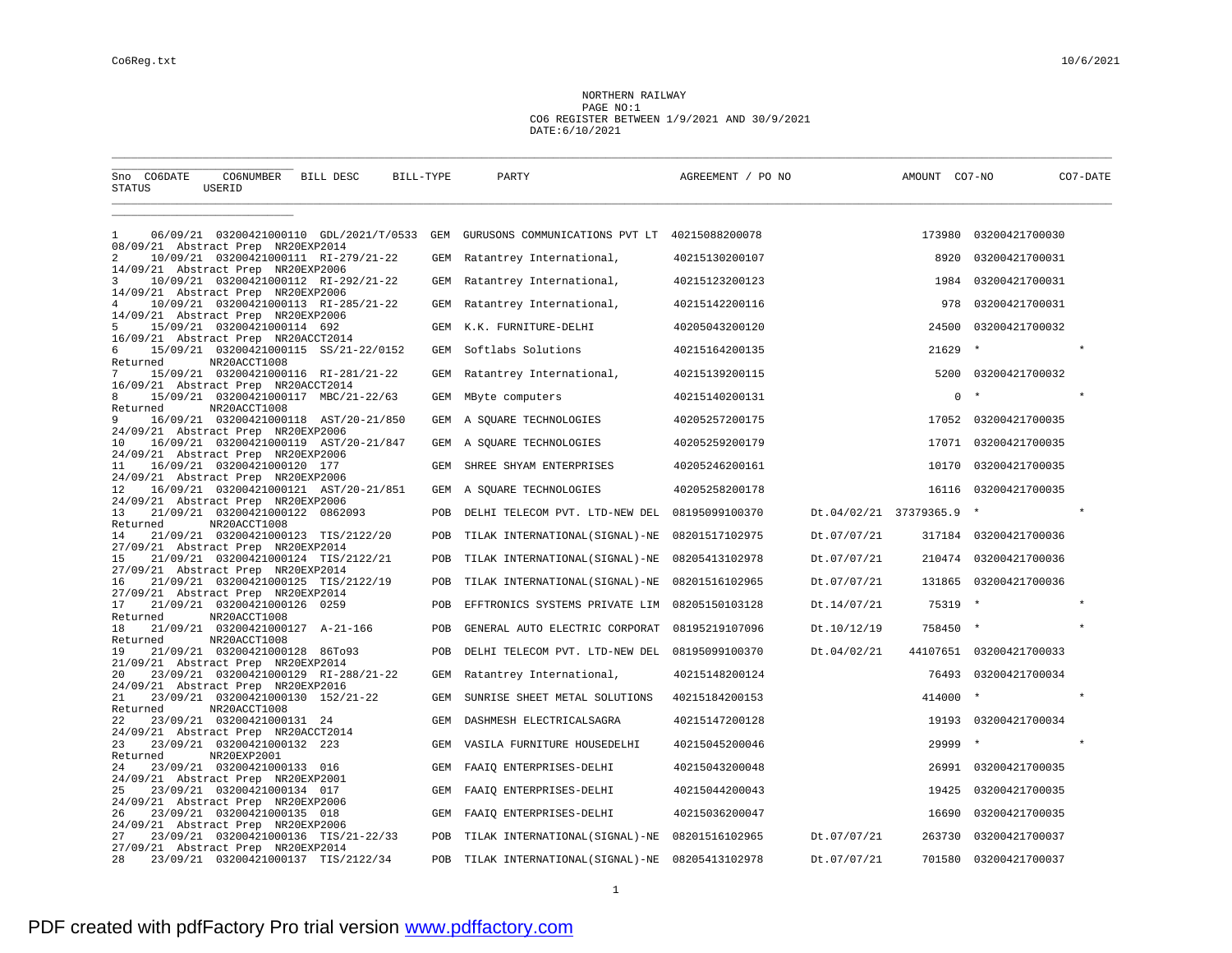## Co6Reg.txt 10/6/2021

| 27/09/21 Abstract Prep NR20EXP2014                                           |            |                                                   |                |             |           |                         |         |
|------------------------------------------------------------------------------|------------|---------------------------------------------------|----------------|-------------|-----------|-------------------------|---------|
| 23/09/21 03200421000138 TIS/2122/35<br>2.9                                   |            | POB TILAK INTERNATIONAL(SIGNAL)-NE 08201517102975 |                | Dt.07/07/21 |           | 138768 03200421700037   |         |
| 27/09/21 Abstract Prep NR20EXP2014                                           |            |                                                   |                |             |           |                         |         |
| 23/09/21 03200421000139 RTNOI/20-21/052<br>30                                |            | POB RT VISION TECHNOLOGIES PVT. LT 08191517106684 |                | Dt.13/11/19 | 141100 *  |                         |         |
| NR20ACCT1008<br>Returned                                                     |            |                                                   |                |             |           |                         |         |
| 23/09/21 03200421000140 439<br>31                                            |            | GEM SHAKTI MARKETING ASSOCIATES-NE 40215176200156 |                |             |           | 28269 03200421700035    |         |
| 24/09/21 Abstract Prep NR20EXP2001                                           |            |                                                   |                |             |           |                         |         |
| 23/09/21 03200421000141 395<br>32                                            |            | GEM LSR ENTERPRISES                               | 40215179200136 |             |           | 26885 03200421700035    |         |
| 24/09/21 Abstract Prep NR20EXP2001                                           |            |                                                   |                |             |           |                         |         |
| 23/09/21 03200421000142 UN-21-22-390<br>33                                   |            | GEM Unique Media Services                         | 40215185200130 |             |           | 20724 03200421700038    |         |
| 27/09/21 Abstract Prep NR20EXP2006                                           |            |                                                   |                |             |           |                         |         |
| 27/09/21 03200421000143 94-97-99<br>34<br>29/09/21 Abstract Prep NR20EXP2014 | <b>POB</b> | DELHI TELECOM PVT. LTD-NEW DEL                    | 08195099100370 | Dt.04/02/21 |           | 14813956 03200421700039 |         |
| 28/09/21 03200421000144 DI/133<br>35                                         |            | GEM DALMIA INDUSTRIES                             | 40215150200122 |             | $28000$ * |                         | $\star$ |
| NR20ACCT1008<br>Returned                                                     |            |                                                   |                |             |           |                         |         |
| 29/09/21 03200421000145 95-96-98<br>36                                       |            | POB DELHI TELECOM PVT. LTD-NEW DEL 08195099100370 |                | Dt.04/02/21 |           | 18336675 03200421700040 |         |
| 30/09/21 Abstract Prep NR20EXP2014                                           |            |                                                   |                |             |           |                         |         |
| 29/09/21 03200421000146 RI-319/21-22<br>37                                   |            | GEM Ratantrey International,                      | 40215210200169 |             |           | 59955 03200421700043    |         |
| 01/10/21 Abstract Prep NR20EXP2001                                           |            |                                                   |                |             |           |                         |         |
| 29/09/21 03200421000147 RI-309/21-22<br>38                                   |            | GEM Ratantrey International,                      | 40215193200158 |             |           | 9104 03200421700041     |         |
| 30/09/21 Abstract Prep NR20EXP2006                                           |            |                                                   |                |             |           |                         |         |
| 29/09/21 03200421000148 RI-307/21-22<br>39                                   |            | GEM Ratantrey International,                      | 40215186200152 |             |           | 24920 03200421700041    |         |
| 30/09/21 Abstract Prep NR20EXP2006                                           |            |                                                   |                |             |           |                         |         |
| 29/09/21 03200421000149 RI-308/21-22<br>40                                   |            | GEM Ratantrey International,                      | 40215189200159 |             |           | 8965 03200421700041     |         |
| 30/09/21 Abstract Prep NR20EXP2006                                           |            |                                                   |                |             |           |                         |         |
| 29/09/21 03200421000150 TS/1189/2021-22<br>41                                |            | GEM M/s TIMES STATIONERS PRIVATE L                | 40215182200160 |             | 44050     | 03200421700045          |         |
| 06/10/21 CO7 generated NR20EXP2001                                           |            |                                                   |                |             |           |                         |         |
| 29/09/21 03200421000151 TS/1039/2021-22<br>42                                |            | GEM M/s TIMES STATIONERS PRIVATE L                | 40215166200134 |             | 16107     | 03200421700044          |         |
| 05/10/21 Abstract Prep NR20EXP2006                                           |            |                                                   |                |             |           |                         |         |
| 29/09/21 03200421000152 TX/354/21-22<br>43                                   |            | GEM Softek Office Products P.Ltd                  | 40215117200155 |             |           | 46500 03200421700045    |         |
| 06/10/21 CO7 generated NR20EXP2001                                           |            |                                                   |                |             |           |                         |         |
| 29/09/21 03200421000153 TS/1038/2021-22<br>44                                |            | GEM TIMES STATIONERS PRIVATE LIMIT 40215183200132 |                |             |           | 31037 03200421700045    |         |
| 06/10/21 CO7 generated NR20EXP2001<br>29/09/21 03200421000154 UN-21-22-341   |            |                                                   | 40215174200140 |             |           | 16080 03200421700044    |         |
| 45<br>05/10/21 Abstract Prep NR20EXP2006                                     |            | GEM Unique Media Services                         |                |             |           |                         |         |
|                                                                              |            |                                                   |                |             |           |                         |         |